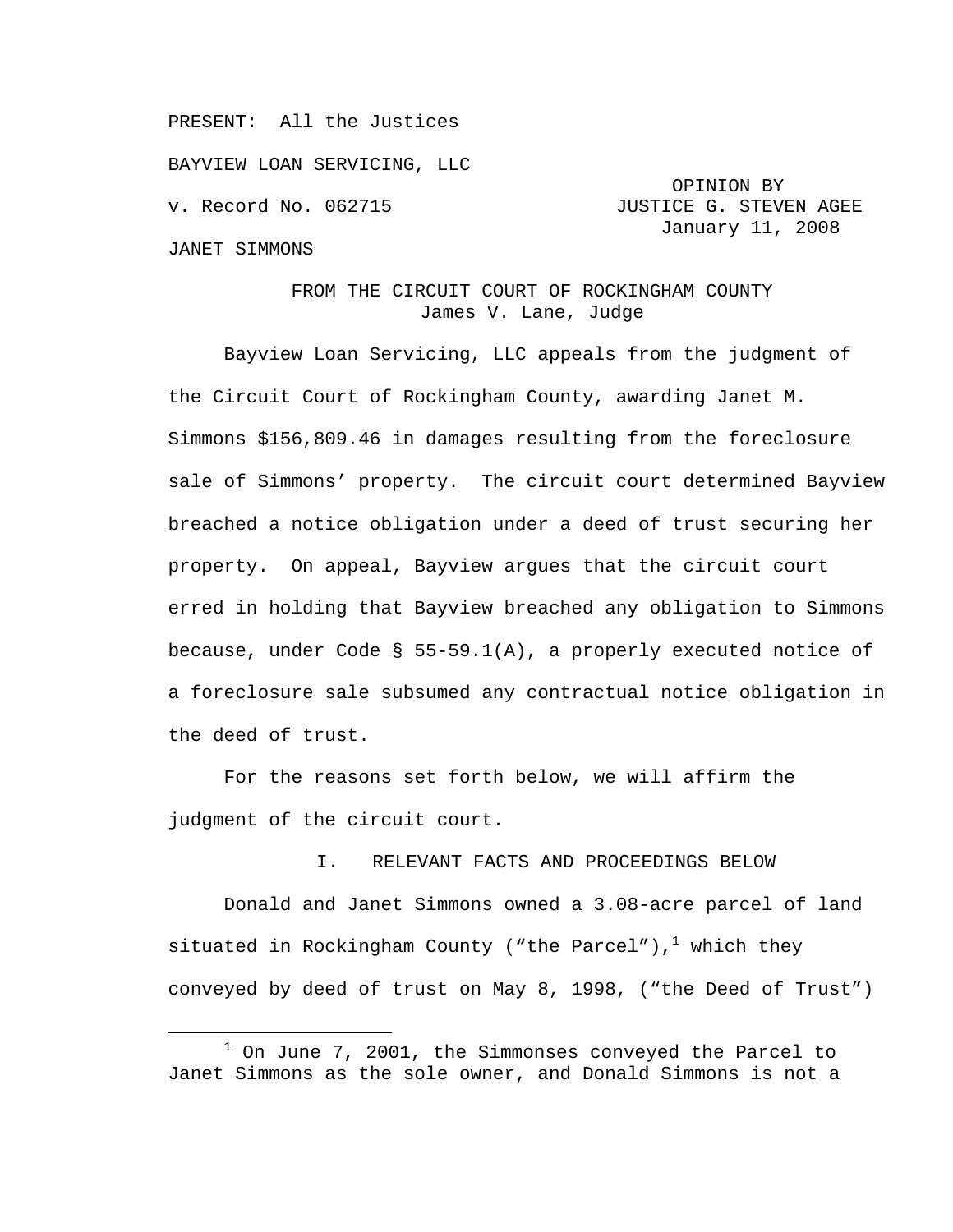to Arthur Friedman, trustee, for the benefit of CommonPoint Mortgage Co. to secure a note in the principal amount of \$134,532.00, plus interest ("the Note"). $^2$  On September 18, 2002, after several intervening assignments, Wachovia Bank, N.A. ("Wachovia"), apparently became the assignee and beneficiary of the Deed of Trust and Bayview became the holder of the Note. Bayview acted as Wachovia's servicing agent for the Deed of Trust.<sup>3</sup>

By April 2004, Simmons was substantially in arrears on the monthly payments due under the Note. On February 23, 2005, Bayview purportedly sent Simmons a letter by first-class mail notifying her that her account was past due in the amount of \$31,942.23 and that the Note would be accelerated, the full balance would be due and payable, and foreclosure proceedings would begin if the past due amount was not paid within thirty days. Simmons denied ever receiving the letter.

On May 19, 2005, pursuant to Code § 55-59(9), Bayview substituted Specialized, Inc. of Virginia ("Specialized") as

i<br>Li

party to the case at bar. Unless otherwise indicated, "Simmons" refers to Janet Simmons.

 $^2$  A pre-existing deed of trust on the Parcel secured a separate indebtedness of Simmons but is not the subject of the case at bar. The Deed of Trust was a second lien on the Parcel.

<sup>3</sup> Although the circuit court's findings of fact recite Bayview as the Noteholder, Wachovia as the assignee of the Deed of Trust, and Bayview as the servicer of the Deed of Trust, the parties raise no issue as to any difference that would make as to Bayview's liability under the Deed of Trust in this case.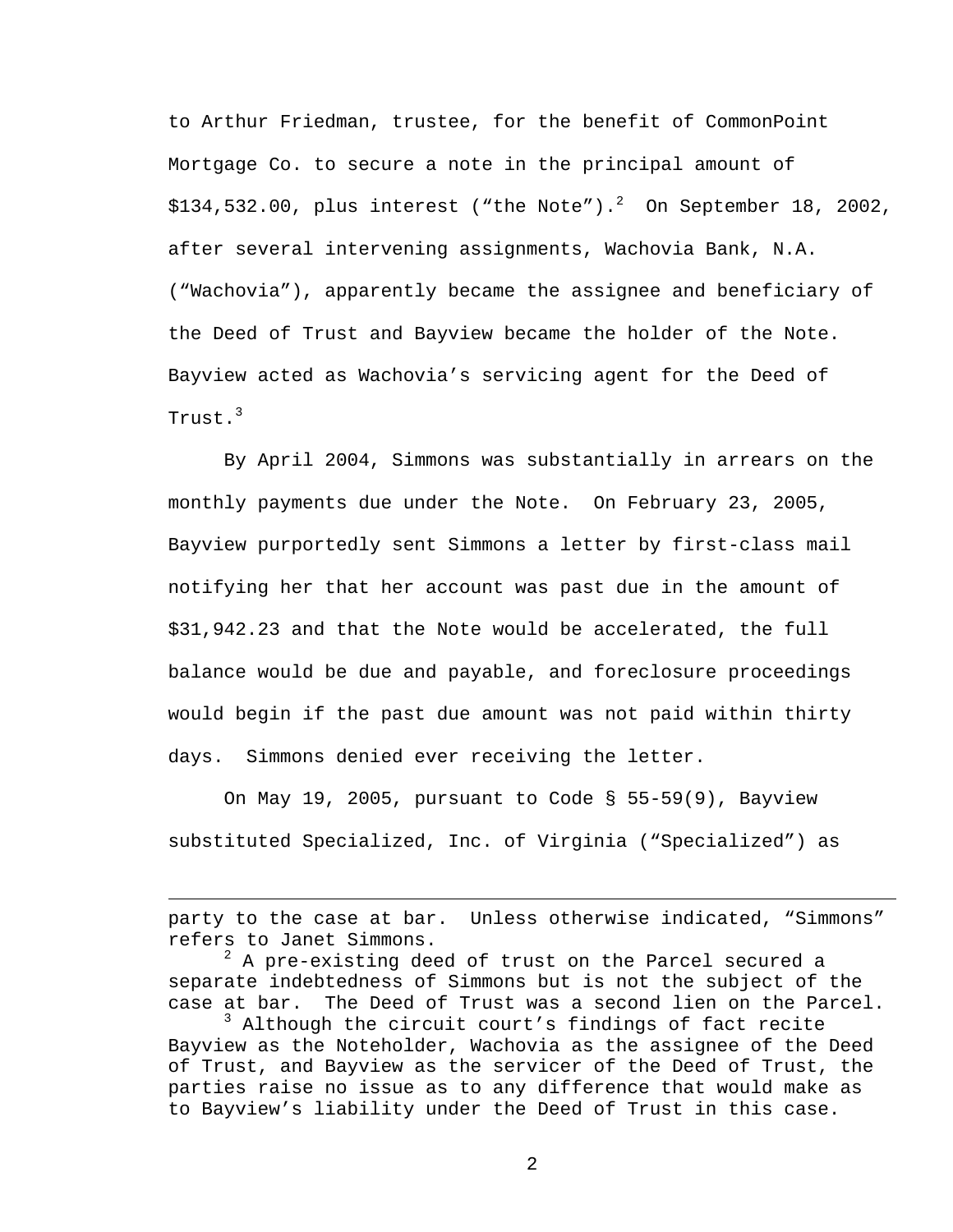trustee under the Deed of Trust. On June 28, 2005, Specialized notified Simmons by letter that her account was in default, that payment had been accelerated due to that default, and that the Parcel would be sold at foreclosure on July 13, 2005. Although the June 28 letter was sent by certified mail, it was not claimed and was returned to Specialized by the United States Postal Service.

On July 13, 2005, the Parcel was sold at foreclosure auction to a third-party bidder for \$172,000.00. Simmons did not learn of the foreclosure sale until two days later, on July 15, 2005. On the date of the foreclosure sale, the Parcel had a fair market value of \$358,000.00.

Simmons timely filed an amended Complaint in the Circuit Court for Rockingham County alleging breach of contract by Bayview under the Deed of Trust. Simmons alleged that Paragraph 17 of the Deed of Trust required a pre-acceleration notice of breach and the action required to cure the breach prior to acceleration of any indebtedness secured by the Deed of Trust and that Paragraph 12 of the Deed of Trust required that notice be delivered or sent by certified mail. Simmons then alleged neither personal nor certified mail delivery of the preacceleration notice was made and therefore no right to accelerate the indebtedness secured by the Deed of Trust had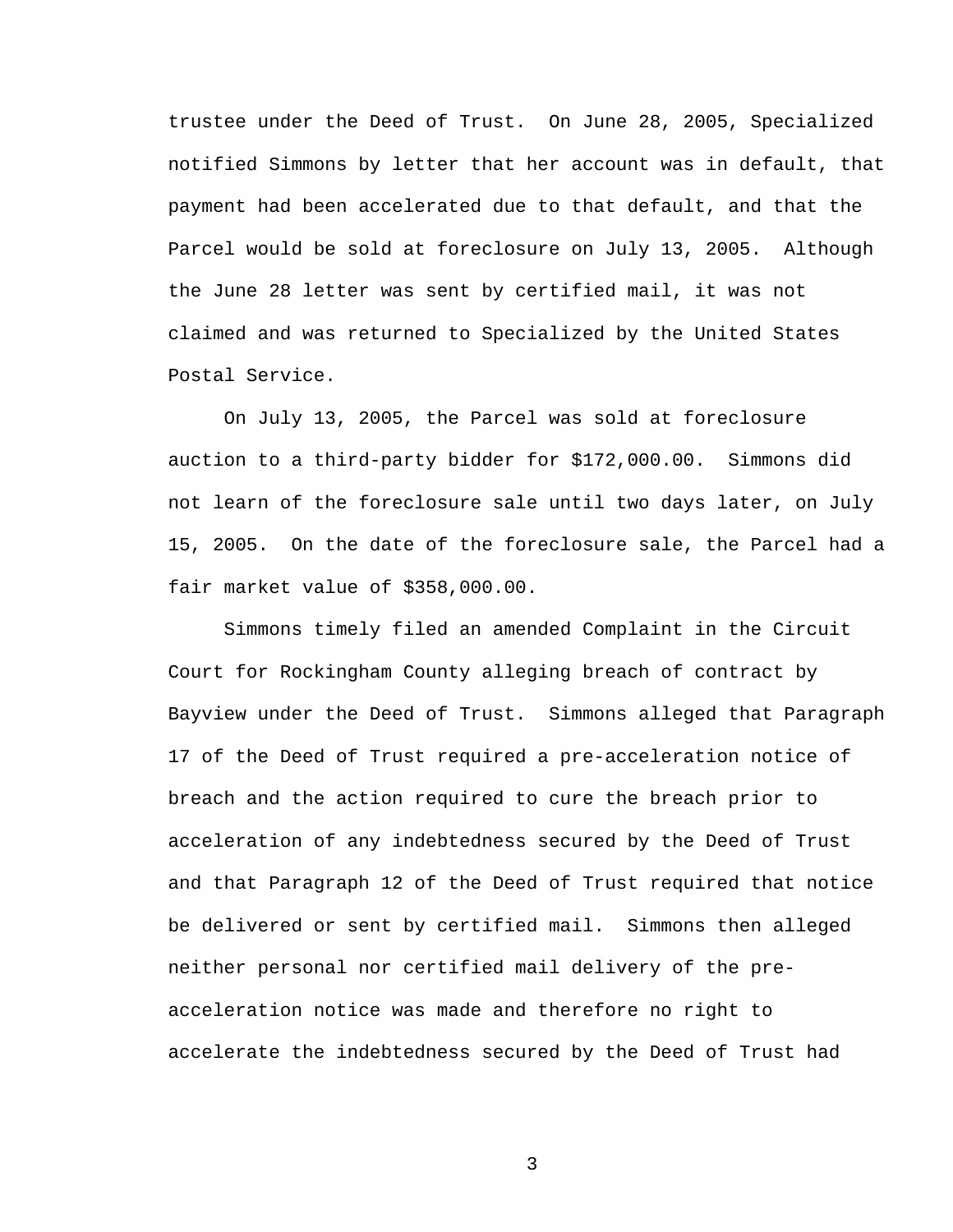accrued. Consequently, Simmons claimed no right to foreclose had matured.<sup>4</sup>

Bayview responded that its letter of February 23, 2005, constituted substantial compliance with the requirements of the Deed of Trust; that Simmons had not provided credible evidence to overcome the presumption that she had received the February 23 notice; that Simmons had actual knowledge of delinquency and had evaded receipt of notice; and that the notice of foreclosure sale under Code § 55-59.1(A), which was sent by certified mail, satisfied the pre-acceleration notice required by the Deed of Trust. Bayview did not contest that the February 23, 2005, letter was not sent by certified mail.

After a hearing, the circuit court made the specific factual finding that Simmons presented credible evidence that she had not received the February 23 letter. $^5$  Bayview was thus "required to prove that Plaintiff had actual knowledge of the pre-acceleration notice of the foreclosure sale." The circuit court determined that Bayview failed in its proof that Simmons had actual knowledge of the pre-acceleration notice. The

 $\overline{4}$  $4$  Paragraph 12 provides, in relevant part, that: Except for any notice required under applicable law to be given in another manner, (a) any notice to Borrower provided for in this Deed of Trust shall be given by delivering it or by mailing such notice by certified mail addressed to Borrower at the Property Address.

<sup>5</sup> Bayview did not assign error to this finding of fact by the circuit court.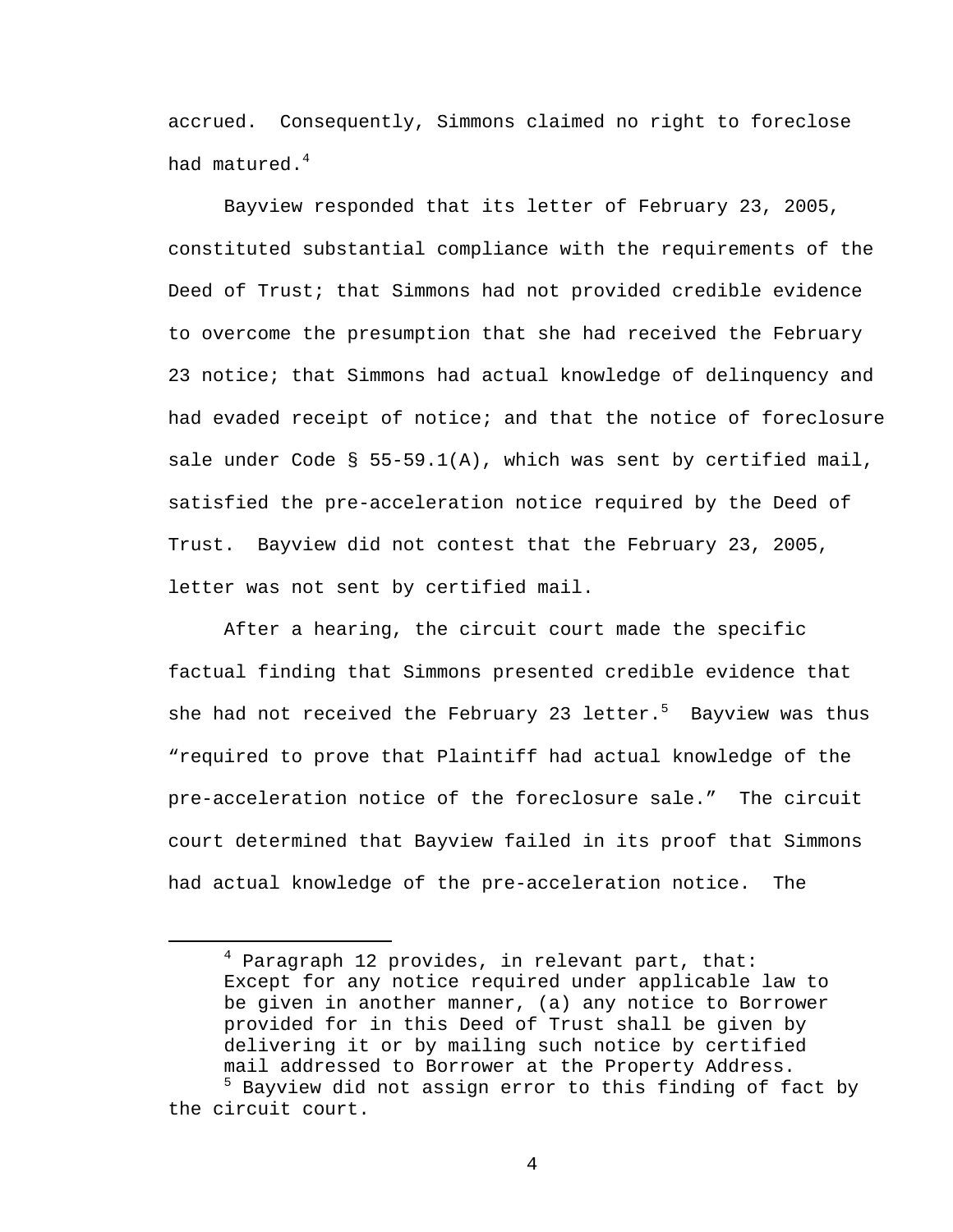circuit court then held that Bayview breached its obligations under the Deed of Trust as the right to accelerate the indebtedness and sell the Parcel at foreclosure had never matured due to Bayview's failure to give the pre-acceleration notice required under Paragraph 17 of the Deed of Trust in the manner required by Paragraph 12 of that instrument. The circuit court also concluded that Simmons had not waived her right to notice and opportunity to cure default; that Code  $\S$  55-59.1(A) did not protect Bayview from liability by merging the preacceleration notice with the notice of foreclosure sale Specialized sent Simmons by certified mail; and that Bayview's breach was the proximate cause of Simmons's loss of \$156,809.46 equity in the Parcel.<sup>6</sup> The circuit court then entered judgment for Simmons against Bayview in the amount of \$156,809.46. $^7\,$  We awarded Bayview this appeal.

 $\overline{6}$  $6$  To determine the measure of damages, the circuit court began with the Parcel's appraised fair market value of \$358,000.00 and then subtracted all liens and encumbrances, including \$32,405.80 secured by the first deed of trust, \$168,743.79 secured by the Deed of Trust, and \$40.95 in pro rated real property taxes, to arrive at the \$156,809.46 amount.

 $^7$  The amended Complaint also named as parties defendant the purchaser of the property at the foreclosure sale, his lender, and the trustee of his deed of trust, and sought to set aside the foreclosure sale. Simmons subsequently settled with the foreclosure purchaser and non-suited the related claims, which are not within the scope of this appeal.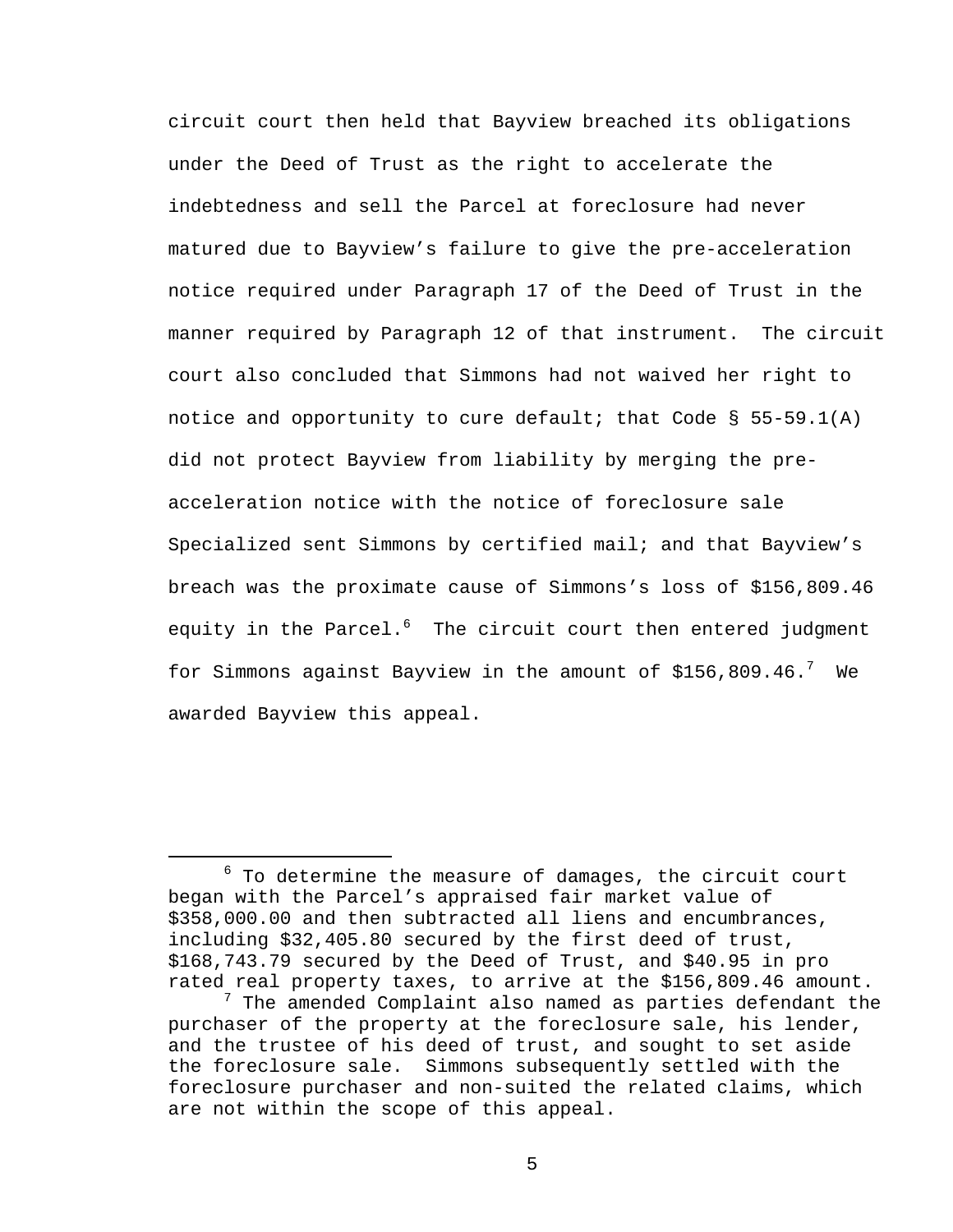### II. ANALYSIS

Bayview argues in its sole assignment of error that the circuit court erred in failing to hold that, under Code § 55- 59.1(A), the notice of proposed foreclosure sale from Specialized "effectively exercise[d] the right of acceleration expressly contained in the deed of trust." This assignment of error raises a question of law, which we review de novo. Boynton v. Kilgore, 271 Va. 220, 227, 623 S.E.2d 922, 925 (2006) (citing Ainslie v. Inman, 265 Va. 347, 352, 577 S.E.2d 246, 248 (2003)).

Bayview relies on Code § 55-59.1(A), which provides, in pertinent part, that:

The written notice of proposed sale when given as provided herein shall be deemed an effective exercise of any right of acceleration contained in such deed of trust or otherwise possessed by the party secured relative to the indebtedness secured. The inadvertent failure to give notice as required by this subsection shall not impose liability on either the trustee or the secured party.

Bayview argues that Specialized's notice "exercise[d] the right of acceleration" in the Deed of Trust by virtue of the specific language in that statute, thus obviating any requirement to meet the certified mail provision in Paragraph 12 of the Deed of Trust. Neither Bayview nor Simmons disputes that the notice of foreclosure sale that Specialized sent on June 28, 2005, to Simmons by certified mail satisfied the requirements of Code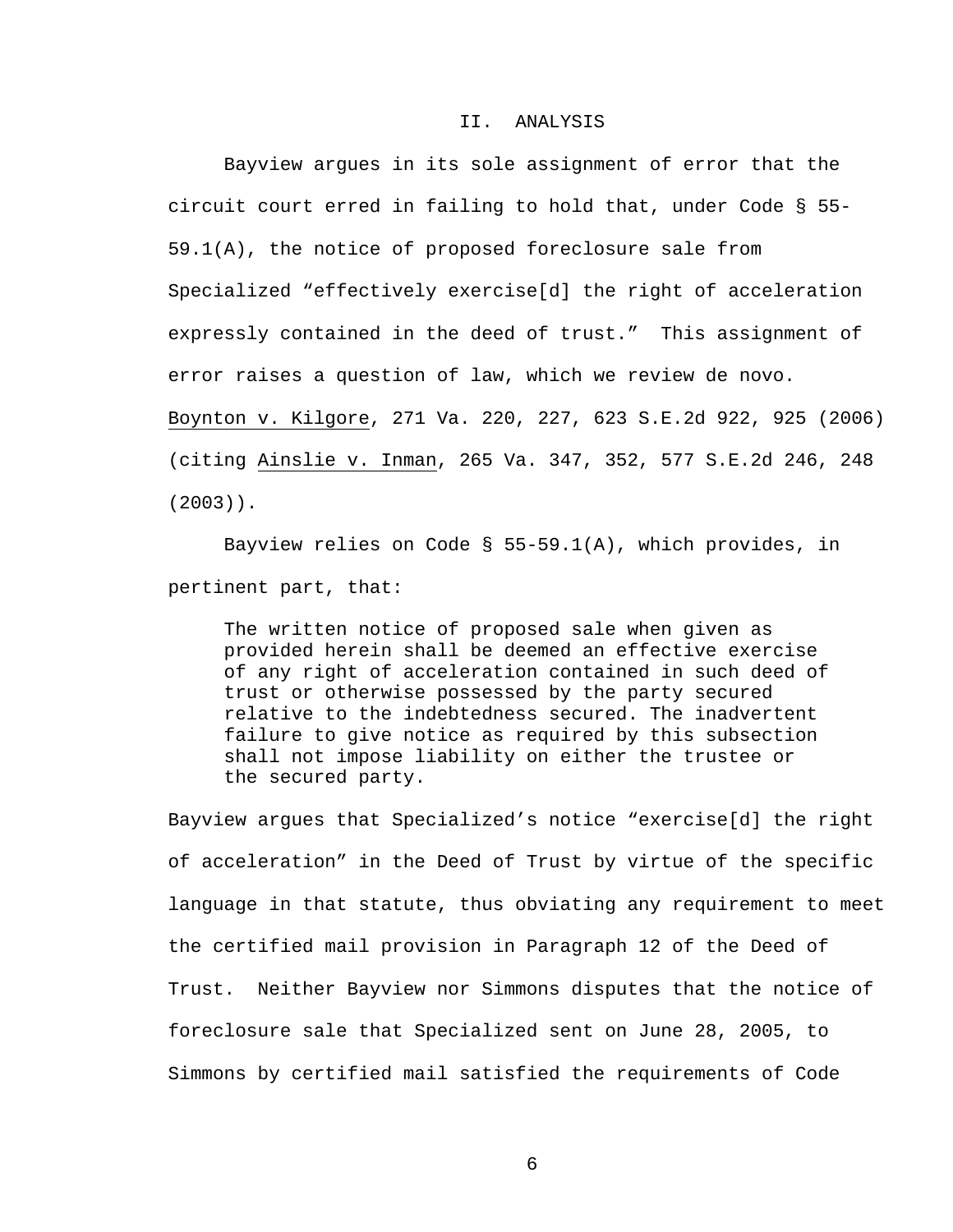§ 55-59.1(A), but Simmons contends the statute does not apply in this case.

Simmons argues that Bayview's right of acceleration under the Deed of Trust had not accrued on June 28, 2005, when Specialized sent the foreclosure notice. Therefore Specialized's notice of foreclosure sale was effectively a nullity, because it could not exercise a right of acceleration that had not matured as a result of Bayview's failure to provide the pre-acceleration notice required by the Deed of Trust. In other words, Simmons contends that the pre-acceleration notice under the Deed of Trust is a condition precedent to the accrual or maturing of a right to accelerate the indebtedness secured by the Deed of Trust and that this condition precedent was not fulfilled. Simmons relies on the language of Paragraph 17 that: "Lender prior to acceleration shall give notice to Borrower as provided in paragraph 12 hereof." Paragraph 17 further provides that only "[i]f the breach is not cured on or before the date specified in the [pre-acceleration] notice, Lender, at Lender's option, may declare all of the sums secured by this Deed of Trust to be immediately due and payable."

Bayview concedes that the pre-acceleration notice is "a contractual condition on the acceleration of defaulted debt." However, Bayview contends that such a contractual condition is superseded by Code § 55-59.1(A). Bayview contends the pertinent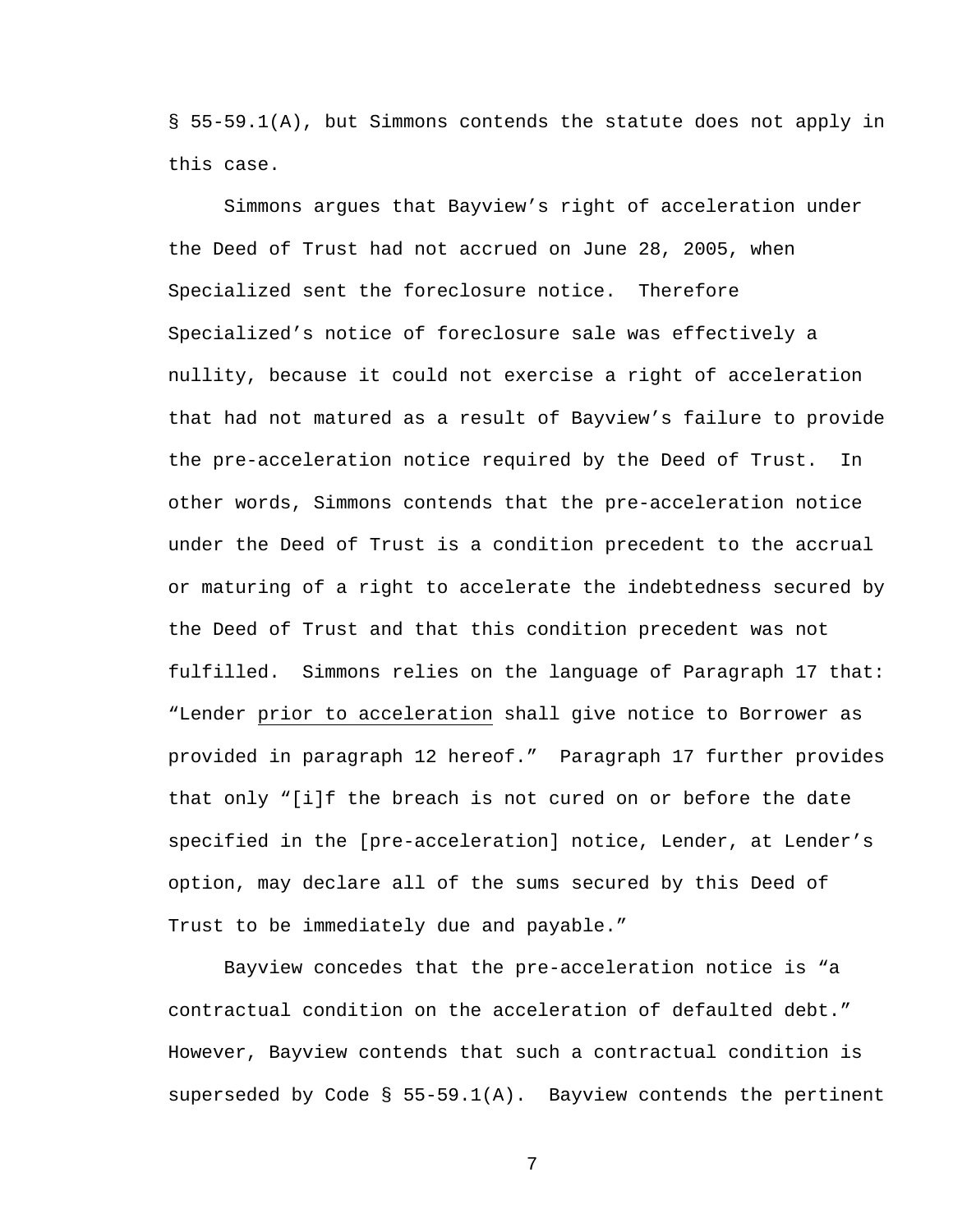language in that statute, "[t]he written notice of proposed sale . . . shall be deemed an effective exercise of any right of acceleration contained in such deed of trust," was added by the General Assembly in 1976 to derogate the decision of this Court in Sharpe v. Talley, 215 Va. 615, 212 S.E.2d 273 (1975).

Sharpe, Bayview argues, is closely analogous to the case at bar. There, this Court held that notice of acceleration must be complete and effective prior to a foreclosure sale, found the notice provided to the debtor ineffective, and remanded the case for an award of monetary damages to the debtor against the beneficiary of the deed of trust. Sharpe, 215 Va. at 622-23, 212 S.E.2d at 277-78. Bayview asserts the General Assembly modified former Code § 55-59(6), subsequently recodified as Code § 55-  $59.1(A)$ , to include the current statutory language cited above and allow notice of acceleration to be merged with the notice of foreclosure sale, notwithstanding any contrary provision in the Deed of Trust.

Bayview misreads the scope of Code § 55-59.1(A) and any analogy to the Sharpe case. While Bayview is correct that a notice of foreclosure sale, as represented by Specialized's June 28, 2005, letter to Simmons, could act as the exercise of the "right of acceleration" under the Deed of Trust, Code § 55- 59.1(A) does not establish a statutory mandate as to whether such "right of acceleration" is in existence and capable of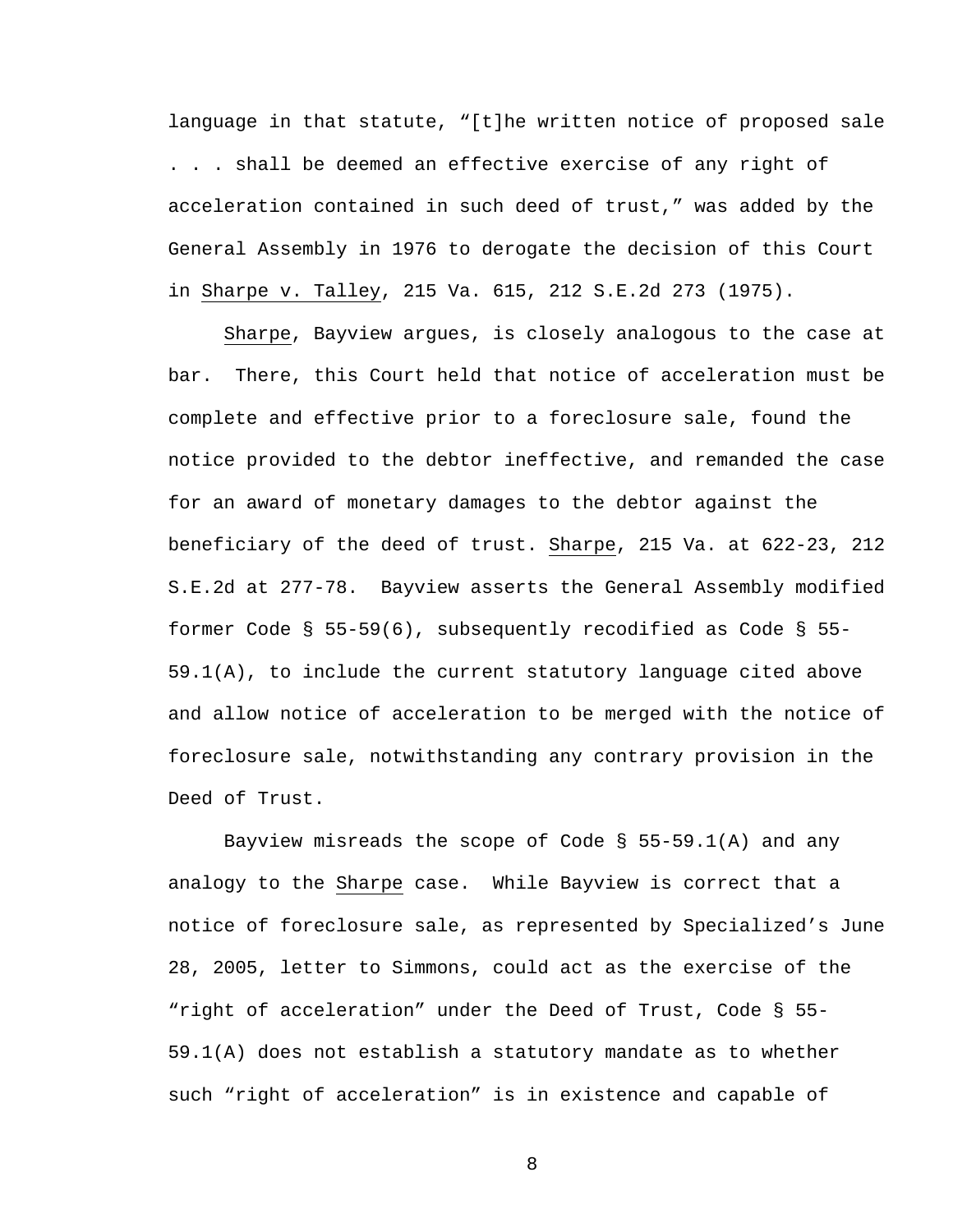being exercised by the foreclosure notice. Such a determination remains a matter of contract between the parties, as represented by Paragraph 17 of the Deed of Trust.

In Paragraph 17 of the Deed of Trust, the parties agreed no right of acceleration would be in existence to exercise (in other words, that no such right would have accrued to Bayview) until the condition precedent of providing the pre-acceleration notice had been satisfied. That condition precedent required a notice by personal delivery or certified mail specifying:

(1) the breach; (2) the action required to cure such breach; (3) a date, not less than 10 days from the date the notice is mailed to Borrower by which such breach must be cured; and (4) that failure to cure such breach on or before the date specified in the notice may result in acceleration of the sums secured by this Deed of Trust and sale of the Property.

As noted above, this required notice was not given and thus the condition precedent to Bayview's right of acceleration was never met. Because Bayview did not comply with the specific condition precedent under the Deed of Trust, prior to the notice of foreclosure sale by Specialized, Bayview had not acquired the right to accelerate payment under the terms of the Deed of Trust. Thus, Specialized's June 28, 2005, letter could exercise no right of acceleration because no such right had then accrued to Bayview.

The statutory cure of Code § 55-59.1(A) is of no benefit to Bayview because it had not acquired the right to accelerate the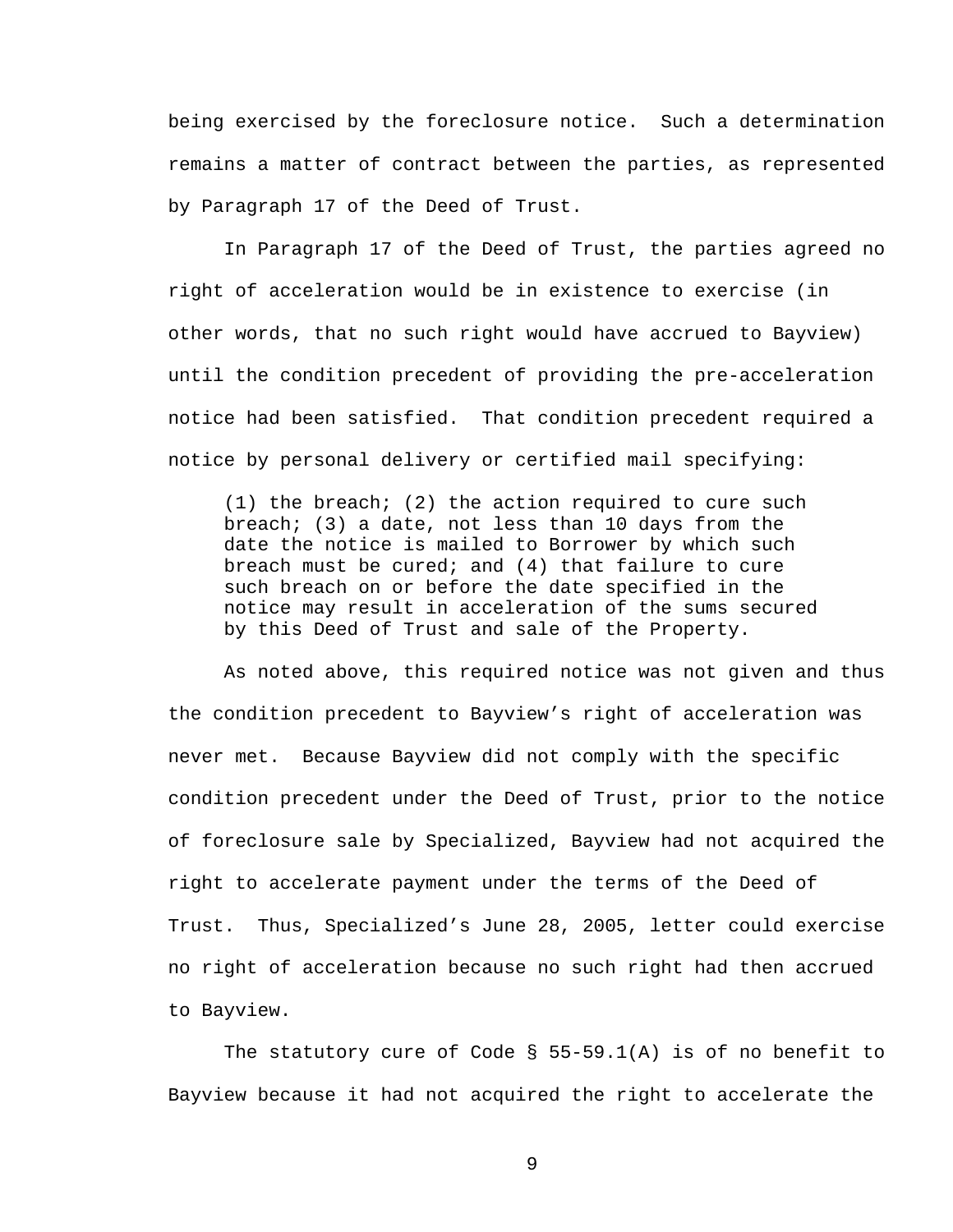indebtedness secured by the Deed of Trust when the foreclosure notice was issued. While Code § 55-59.1(A) does allow a proper notice of foreclosure sale to exercise an accrued right of acceleration, Bayview failed to fulfill the contractual condition precedent that would have given it such a right.

Bayview's citation to Sharpe is without merit and has no application to this case. In Sharpe, we determined that the language used in the deed of trust in that case created a condition subsequent, requiring notification to a borrower that his loan had been accelerated in order to complete the exercise of the right of acceleration prior to foreclosure. 215 Va. at 620, 212 S.E.2d at 276. We said "[i]t is essential for a valid exercise of an option to accelerate the maturity of a note that the noteholder do some positive act to indicate that the option has been exercised. . . . While such notice is not a condition precedent to an effective exercise of the option . . . it must reach the maker." Id. (quoting Florance v. Friedlander, 209 Va. 520, 523, 165 S.E.2d 388, 391 (1969)) (internal marks omitted) (emphasis added).

Thus, the notice in Sharpe was required *after* the noteholder had accelerated the indebtedness and there was no issue that a right of acceleration had accrued to the noteholder, only a question of how that existing right was exercised. Even if the General Assembly created Code § 55-